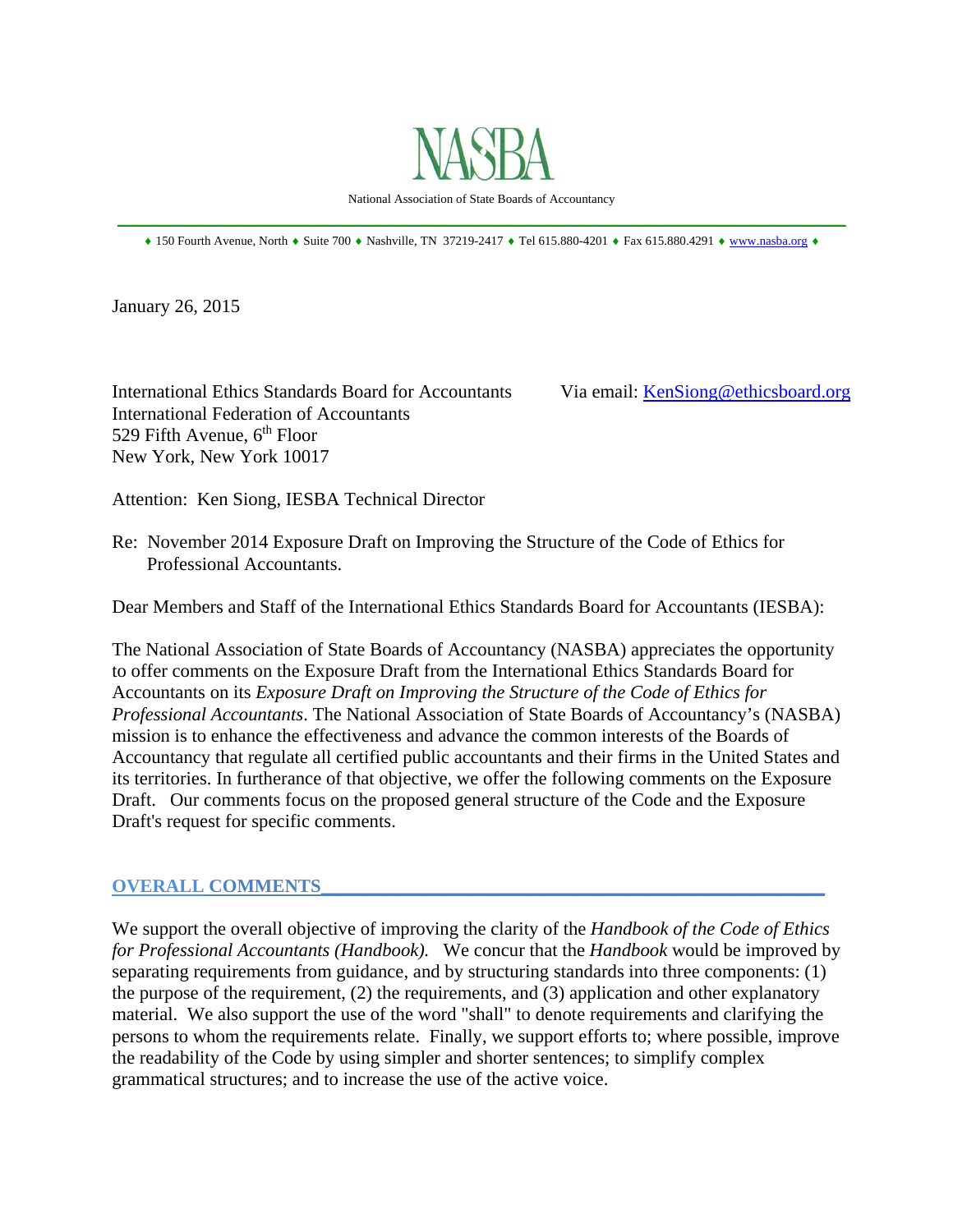International Ethics Standards Board for Accountants January 26, 2015 Page **2** of **3** 

# **Reorganization of the Code**

When we evaluate the suggestions on reorganizing the *Handbook* we are considering this in the context that in the United States we have slightly more licensed Certified Public Accountants in public practice than in business or government. Hence we believe that any restructuring of the Code we would prefer that requirements for members in public practice be presented before the requirements for members in business.

Further, we believe that the concept of independence is extremely important to the way members in public practice serve the public interest. Hence, we believe that independence requirements should come toward the beginning of the section for members in public practice - rather than at the end.

Finally, we do not believe that rebranding is necessary for *Handbook of the Code of Ethics for Professional Accountants (Handbook)*. In the United States NASBA and the American Institute of Certified Public Accountants (AICPA) regularly evaluate proposed standards of the International Ethics Standards Board for Accountants, and their potential impact on existing professional standards in the United States. In our opinion, the current "brand" of the International Ethics Standards Board for Accountants, and the *Handbook* is sufficiently strong and robust.

## **Identification of a Firm's or an Individual Professional Accountant's Responsibility**

We understand that various stakeholders have asked that responsibility for compliance with the Code in particular circumstances be clarified to facilitate compliance and enforcement. We recognize that some of the IESBA stakeholders would prefer that the Code stand on its own rather than cross reference to the International Standards on Quality Control or the International Standards on Auditing. NASBA, however, is comfortable with the current cross references. We believe that it is the responsibility of practitioners to understand all relevant standards (e.g., ethical standards, quality control standards, or accounting and auditing standards) and that cross referencing between the standards is appropriate.

## **Use of Language**

We recognize that section 290 of the current *Handbook of the Code of Ethics for Professional Accountants* uses the word "audit" to mean either audit or review engagements, or audit or review teams. This is clearly laid out in paragraph 290.03. We do not support the suggested alternative of creating a separate section for review engagements that duplicates the section on audit engagements. The current section clearly lays out the use of language for most users. If an alternative is necessary then section 290 should simply use the term "audit or review" in place of "audit" to make the intended meaning clear.